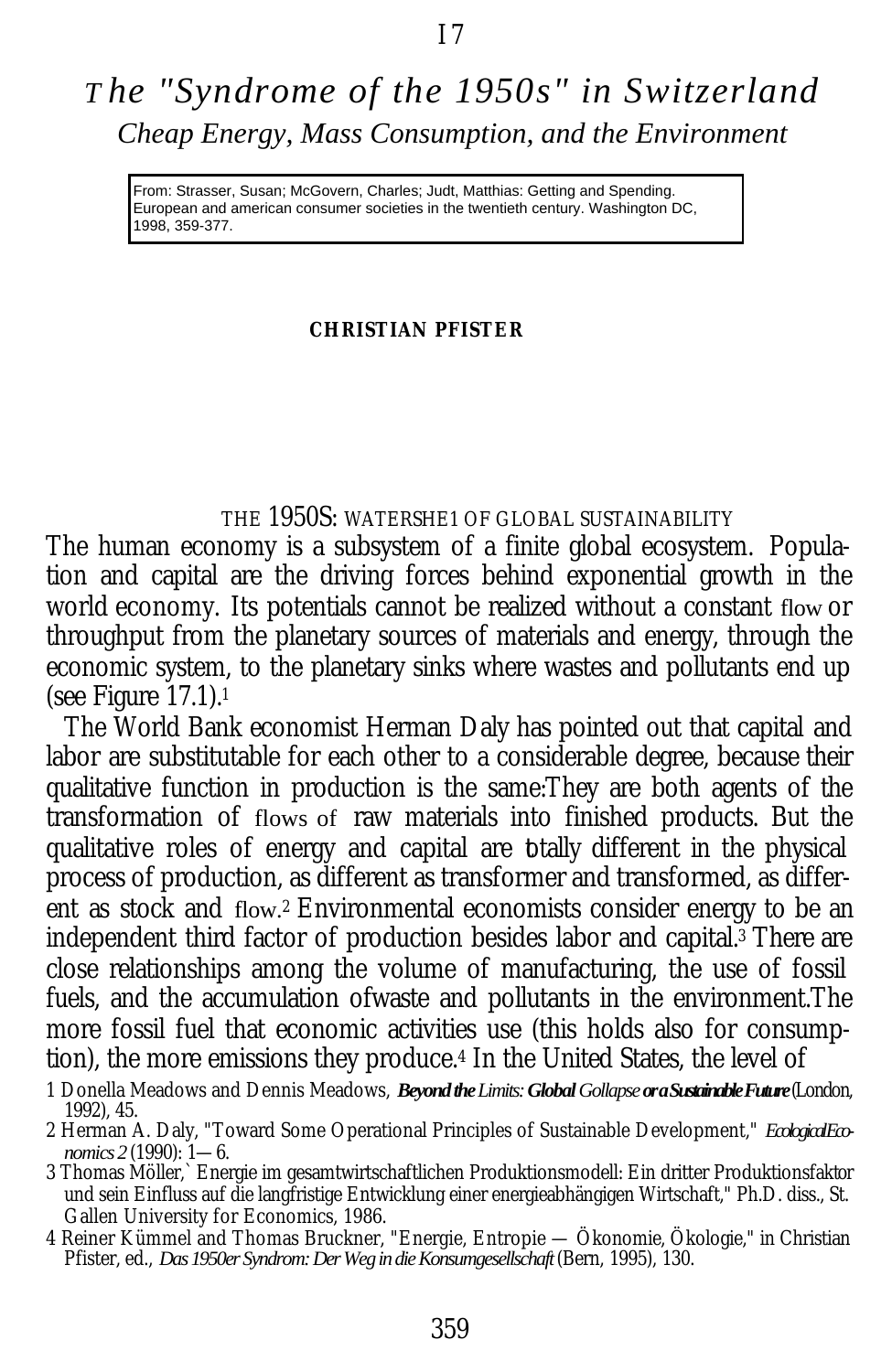

Figure 17.1. Population and capital in the global ecosystem. Population and capital are sustained by flows of fuels and nonrenewable resources, and they produce outflows of heat and waste which contaminate the planet's air, water, and soil. Reprinted by permission of Sterling Lord Literistic, Inc. Copyright © 1991 by Dennis Meadows.

gross national product (GNP) and the use of fossil fuels are correlated at an almost unbelievable level of 0.99 over the period from 1890 to 1980.<sup>5</sup>

The term "sustainable development" was coined in 1988 by a United Nations commission for environment and development headed by Prime Minister Gro Harlem Brundtland of Norway. It points to the fact that the use of a renewable resource - for example, timber or fish - should be equivalent to its natural rate of regeneration in order to maintain its productive potential for Future generations. For a nonrenewable resource - fossil fuel, high-grade mineral ore, or fossil groundwater - the sustainable rate of use cannot be greater than the rate at which a renewable resource, used sustainably, can be substituted for it. For example, an oil deposit would be used sustainably if part of the profits from it were systematically invested in solar collectors, so that when the oil was gone an equivalent stream of renewable

energy would still be available.<sup>6</sup> As a matter of fact, however, global sustainability continues to decline, and the consumption of fossil energy can be taken as a good indicator in this respect, both among nations and over time.

In many textbooks, growth is presented as a kind of natural state of a capitalist economy, as a process that is occasionally interrupted by phases of stagnation and crisis. On the basis of consumption (and real wages), however, the twentieth century clearly falls into two phases of very unequal growth, namely, before and after 1950 (see Figure 17.2).<sup>7</sup>

The increase of global energy consumption since the 1950s can also be seen an the side of the sinks (see Figure 17.3), as greenhouse gasen  $(CO<sub>2</sub>)$ , methane, nitrous Oxide, and chlorofluorocarbons) in the atmosphere became more rapidly concentrated in the second half of the century.<sup>8</sup>

It is generally admitted that mass consumption in the industrial world, not population growth in the Third World, was the driving force behind this surge in energy use and global pollution. It is true that the take-off of world population also occurred in the 1950s. But we have to bear in mind that the bulk of population increase took place in the Third World, where energy consumption per capita was and is quite low.

It is thought that this transition from a more sustainable form of development to the present situation is closely related to the expansion of "Fordist" consumer societies in the West after World War II. Although this concept is the key to understanding the global environmental situation from a historical perspective, it was not tackled by historians with regard to Western Europe until very recently.<sup>9</sup> The Jong economic boom in Western Europe after 1945 did not seem to deserve a particular focus because it was seen as just another period of rapid modernization in the paradigm of industrial society.10 Only recently was it claimed that the postwar years initiated a significant shift that, over the last decades, affected almost every sphere of human activity as well as the relations between society and its natural environment in a fundamental way.l l

6 Daly,"Operational Principles," 6.A more detailed and comprehensive illustration of the term is provided by Meadows and Meadows in *Beyond the Limits,* chap. 7.

7 Source: Meadows and Meadows, *Beyond the Limits,* 67.

8 Source: Meadows and Meadows, *Beyond the Limits,* 94.

- 9 The most remarkable contributions in the 1980s were made by two sociologists: Burkard Lutz, *Der kurze Traum immerwährender Prosperität* (Frankfurt am Main, 1984), and Volker Bornschier, *Westliche Gesellschaft im Wandel* (Frankfurt am Main, 1988).
- 10 Gerd Ambrosius and Hartmut Kaelble, "Einleitung," in Gerd Ambrosius and Hartmut Kaelble, eds., *Der Boom 1948-1973: Gesellschaftliche und wirtschaftliche Folgen in der Bundesrepublik Deutschland und in Europa* (Opladen, 1992), B.
- 11 Franz Ossing et al., "Innere Widersprüche und äussere Grenzen der Lebensweise:Aspekte der ökologischen Entwicklung," in Klaus Voy, Werner Polster, and Clans Thomasberger, ed., *Gesellschaftliche*

<sup>5</sup> Charles A. Hall, Cleveland J. Cutler, and Robert Kaufuran, *Energy and Resource Quality: The Ecology of the Economic Process* (New York, 1986), 51.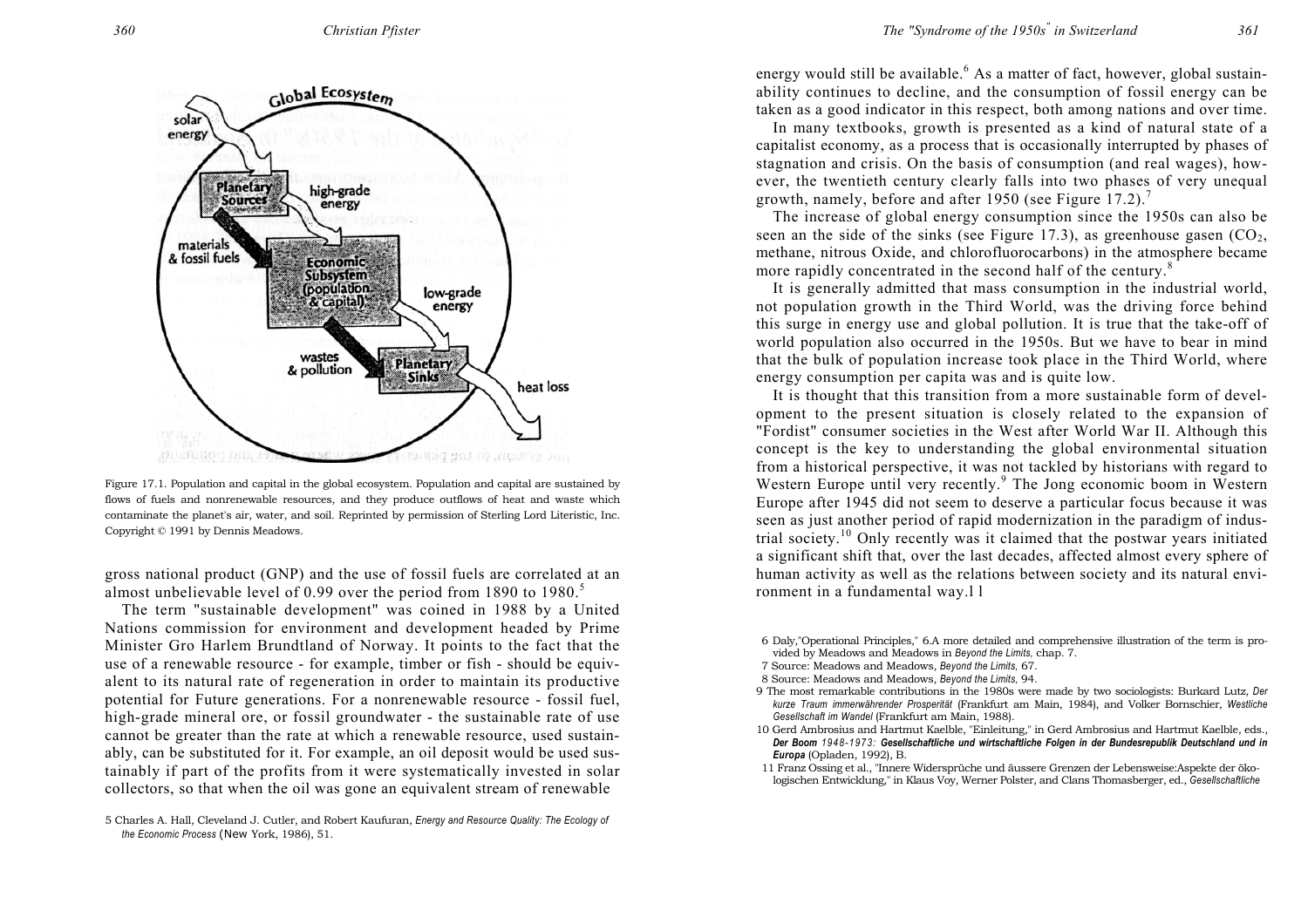



Figure 17.2. World energy use. In the ferst half of the century, when the global economy was mainly based on coal, the consumption of energy doubled. In the subsequent four decades, when oil and natural gas made up the lion's share, consumption increased fivefold. After Meadows and Meadows 1992. Reprinted by permission of Sterling Lord Literistic, Inc. Copyright © 1991 by Dennis Meadows.

fuels

To shed light on the economic and cultural context in which this shift occurred and on its consequences for the Situation of the environment, it is advisable to narrow down the focus from the global to the national or to the local level. Such a degree of detail is needed, as long as a set of comprehensive cross-national studies is lacking, to highlight the fall Set of driving forces and the way in which they interact. This chapter aims to provide some basic arguments from the perspective of environmental history. Most of the examples refer to Switzerland, which is both typical and atypical compared with other Western European societies.<sup>12</sup>

*Transformationsprozesse und materielle Lebensweise: Beiträge zur Wirtschafts- und Gesellschaftsgeschichte der Bundesrepublik Deutschland, 1949—1989* (Marburg an der Lahn, 1989), 363. 12 Christian Pfister, "Das '1950er Syndrom' — die umweltgeschichtliche Epochenschwelle zwischen

Industriegesellschaft und Konsumgesellschaft," in Pfister, ed., *Das 1950er Syndrom.* For a comprehensive discussion of the German Gase, seeVoy et al., eds., *Gesellschaftliche Transformationsprozesse.*



Figure 17.3. Global greenhouse gas concentrations. Reprinted by permission of Sterling Lord Literistic, Inc. Copyright © 1991 by Dennis Meadows.

#### CONSUMPTION, WORK, AND THE ENVIRONMENT IN 1950

Considering the state of the environment and the level of consumption, in the early 1950s Swiss society still lived quite close to the principles of sustainability. This is summarized as follows:

- *(1)* Wages covered the basic needs without offering large surpluses for the choice of individual life-styles: Patterns of consumption had not changed much fromthe midnineteenth century. Most of the household budget was spent on food, clothing, shelter, and the raising of children.The tradition of agricultural societies to curb consumption, to avoid wasting energy, and to recycle resources had been reinforced during the war. Food was rationed and manpower was scarce, as the army had to defend the borders against the potential incursion of foreign armies.
- (2) Residential areas were situated within the range of local public transportation:Workers could not *afford* commuting by train over a long distance. Thus, they had to live in crowded flats within walking, biking, or tramway distance from their place of work. This residential pattern prevented suburban sprawl and exurban development.
- *(3)* Food was bought in small retail stores within walking distance: Shopping was part of housework. Meeting the needs of a household was an object ofrational planning. The stock in the small "Aunt Emma retail stores" was limited.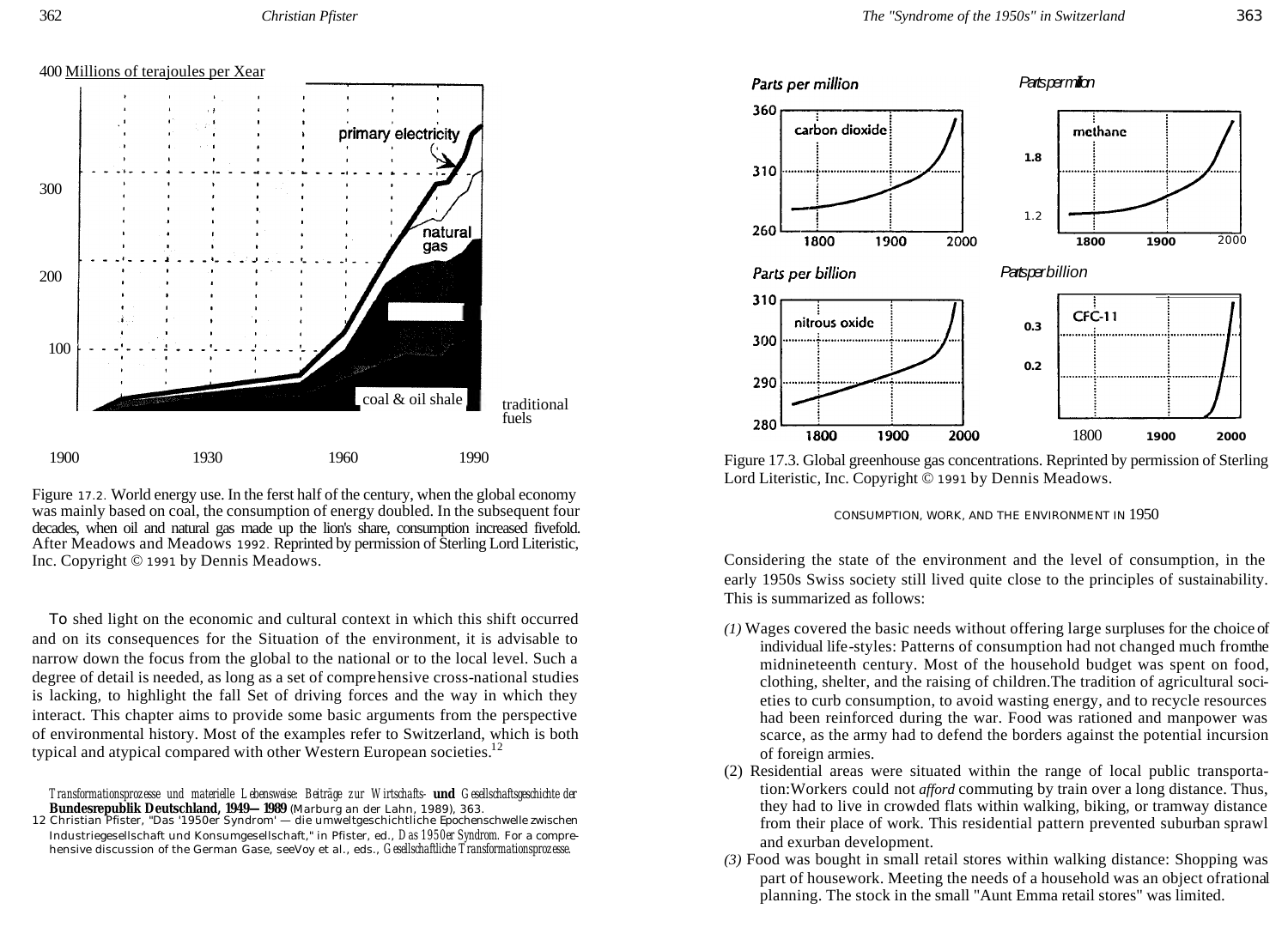Fruit and vegetables originated from the surrounding countryside and changed according to season.The goods were wrapped in paper bags or sold without any packaging.

- (4) Agricultural production was close to today's concept of biodynamic farming " : Most of the farmers still worked with horse -drawn machinery. They relied on their own fodder, and most of the manure was produced directly on the farm. Weeds were suppressed mechanically; bugs were picked out by hand.
- (5) Industries were agglomerated around railway crossings: Distributing coal was one of the fundamental functions of the railway. After the ferst phase of industrialization, which in Switzerland was based on the production of textiles in water -powered mills and watch manufacture, the rail network laid the basis for a second phase of industrialization on the basis of coal: food processing, metalworking, production of chemicals, and so forth. Since the transport of coal on highways was very expensive, factories were built dose to the rail network. Because Switzerland had no heavy industry and clean hydroelectricity accounted for a large share of energy production, the quality of the environment was somewhat better than in most other countries in Europe. But Rolf Peter Sieferle has made the point that even in Germany, which was among the leading industrial workshops of the world, severe pollution was restricted to those relatively small areas where coal was found, such as the Ruhr basin.The large agricultural areas outside these centers remained almost unaffected by pollution.<sup>13</sup> **Example according to season the probability of Europe Towards (and the season of the means of the means of the means of the means of the season of the means of the means of the means of the season of the means of the me**

Of course, the quasi sustainability of Europe around 1950 had its price. Both men and women, and to some extent even children, had to perform hard physical work for modest wages.The small amount of leisure and vacation time offered little relief, and individual behavior was socially controlled.

#### **THE ABSORPTION OF THE "TRADITIONAL SECTOR** "

The relationship between population and basic environmental parameters has changed profoundly over the past forty years (see Figure 17.4).14 I have labeled the bundle of changes in the economic, social, and ecological spheres, which underlay this profound shift, the "syndrome of the 1950s."15 The medical term "syndrome " denotes "a set of characteristics indicating the existence of a condition, problem, etc"16 This term was deliberately chosen to express the fact that our knowledge of the economic and social causes of the syndrome of the 1950s is still at an early stage. It does not just

13 Rolf Peter Sieferle, 'jenseits der Epochenschwelle," *Gaia* 3, no. 2 (1994): 63. 14 Source: Pfister, ed., *Das 1950er Syndrom.* 15 Pfister,"Das'1950er Syndrom:" 58.

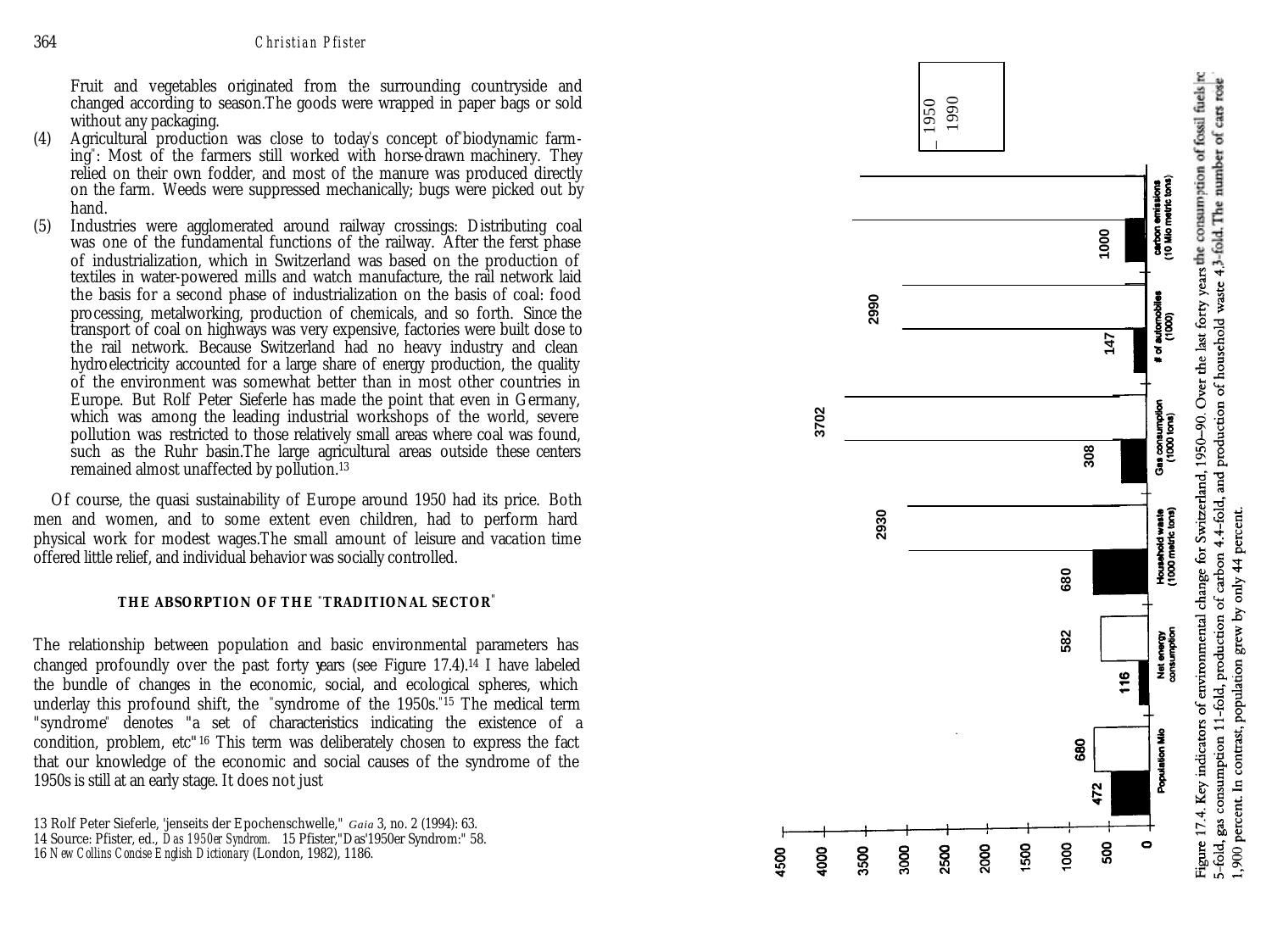describe the Situation in the 1950s; rather, it is a blanket term for the entirety of changes that have occurred since the 1950s, that is, over the last four decades. For Switzerland, Arne Andersen has described the changes in the 1950s, that is, the initial shift away from sustainability to mass consump tion.<sup>17</sup> This analysis need not be repeated here, but some of the reasons are examined.

Economic growth was the most fundamental (but not the only) driving force behind the changing patterns of consumption after 1950. Considering the per capita growth of GNP, the boom between the late 1940s and the "oil crisis" of the early 1970s was by far the most significant in European history — and this fact does not just take into account real wages, which rose by 400 percent in France, 350 percent in Germany, 260 percent in Switzerland,<sup>18</sup> and 250 percent in Italy between 1950 and 1975. Likewise, it is remarkable that the boom covered most countries ofWestern Europe regardless of their initial level of development.A third extraordinary feature was the rapid decline of the manpower engaged in agriculture and — to a lesser extent — in industry in favor of activities in the service sector of the economy.<sup>19</sup> Because Switzerland had been spared the destruction of the war, it could assist in rebuilding the economies of neighboring countries from the very beginning.

Generating long-lasting prosperity in Western Europe and protecting it from the communist bacillus had been among the primary goals ofAmerican foreign policy in the aftermath ofWorld War II. Indeed, the Roosevelt andTruman administrations created an international economic regime that, to a large extent, met this aim: Under the Bretton Woods Agreement (1944) currencies in Western Europe gradually became convertible and exchange rates were made both stable and favorable for European exports overseas. All members of the General Agreement on Tariffs and Trade or GATT (1947) received equal and euer easier access to the markets of their partners. The European Recovery Program or Marshall Plan (1948) provided the initial injection of dollars needed to restart the economies of the individual countries.<sup>20</sup>

The domestic strategies of the American government to stimulate consumption, such as the pacification of business—labor relations and govern-

17 See Arne Andersen, "From 'The Taste of Necessity' to the Mentality of Wasting: Ecological Consequences of Consumer Society," paper presented at the conference,The Development ofTwentieth-Century Consumer Society, German Historical Institute,Washington, D.C., Oct. 1995.

18 Swiss Federal Institute of Statistics. 19 Ainbrosius and Kaelble, "Einleitung," B.

20 Imanuel Wexler, *The Marshall Plan Revisited: The European Recovery Program in Economic Perspective*  (Westport, Conn., 1983).

ment spending on highways and home loans, served as a model for most Western European countries, because the United States economy was flourishing in the late 1940s and early 1950s and because these kinds of measures reflected the influential doctrine of John Maynard Keynes.<sup>21</sup> In most cases this doctrine was not strictly applied but helped to create a powerful public mood that encouraged a Keynesian reorientation of national economic policies.

In Switzerland the new economic regime crystallized around three elements: First and most important, a basic consensus between business and metalworkers was reached in 1937 as a result of the already growing threat from neighboring Nazi Germany. Trade unions and employers agreed to regulate wages and working conditions in a comprehensive settlement *(Gesamtarbeitsvertrag)* that was binding on both sides. After the war, this settlement served as a model for other branches of the economy. Its significance may be compared to that of the 1948 contract between the United Automobile Workers (UAW) and General Motors in the United States. In both countries the result of these settlements was a sustained rise in real wages within the entire economy, which created the basis for the transition to mass consumption. But in Switzerland the boom began about ten years later than in the United States. The competition for workers on the job market stiffened in the late 1950s and continued throughout the 1960s until the recession of 1975.

The second element was the creation of a System of social security in 1947. Earlier attempts to create such a system in the interwar period had failed to pass a public referendum.<sup>22</sup> The new system provided a small but regular source of income for the elderly and the handicapped.

The third element concerns the emergence of a political consensus across the entire societal spectrum during and after World War II. In 1943 the Social Democrats, who had been excluded from the federal government before that time, were now entitled to one of the seven cabinet seats. In 1959 they gained an additional one. Since then the so-called magic formula of the government coalition (two Liberals, two Christian Democrats, two Social Democrats, one member of the traditional People's Party) has not been altered.

Undoubtedly, rising real wages as well as social and political stability are important ingredients in the transition from industrial to consumer society. But they do not account for the modifications made within society itself, of

<sup>21</sup> See the chapters by George Lipsitz and Lizabeth Cohen in this book.

<sup>22</sup> In Switzerland all amendments to the constitution (as a basis for legislation) have to be approved by referendum.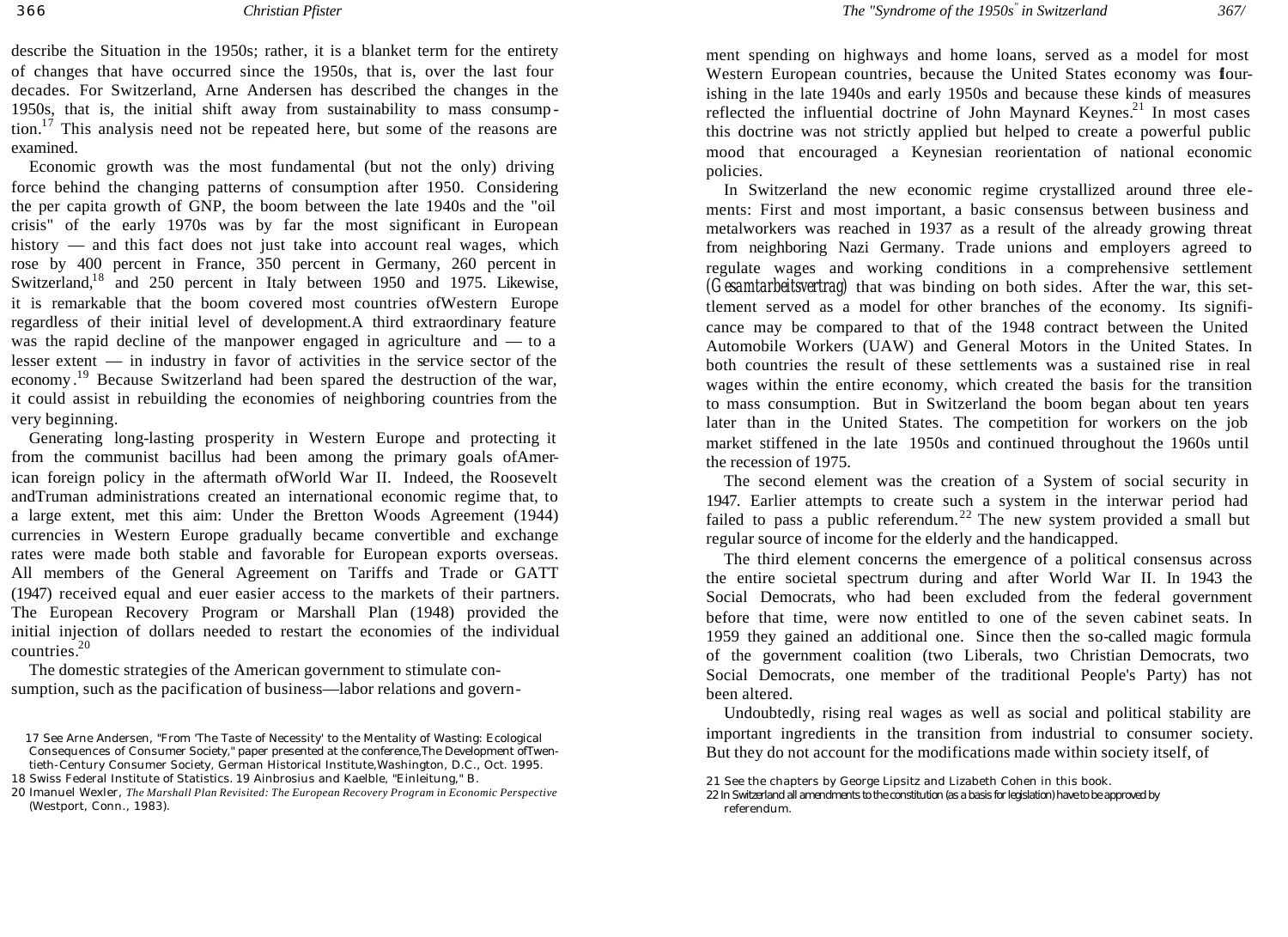which the changing patterns of consumption are obvious indicators. The German sociologist Burkart Lutz worked out a historical model based on the theory of economic dualism<sup>23</sup> to highlight the multiple aspects of this fundamental transition.<sup>24</sup> In what follows, I briefly summarize this theory.

From the beginning of industrialization through the aftermath of World War II, European economies developed into two main sectors: a modern one and a traditional one. Modern manufacturing and service were part of the international market economy and organized according to the characteristics of competitive capitalist enterprise (production of commodities for wages, profit maximization, and rationalization). In contrast, the traditional sector (agriculture and the trades) was still structured according to the agrarian model of society: Work was organized socially to maintain the subsistence of households under the dominance of a patriarch.Traditional households depended on the ownership of a farm, on a small trade, or on **a**  retail store. Where this basis was not sufficient for the survival of the household, it was complemented with wage labor in the modern sector. Members of traditional households worked for the survival of their family rather than for individual profit. Housewives and children did not receive cash payments, and the wages of servants and apprentices were paid as a yearly lump sum that was unrelated to the number of hours worked.

In times of expanding exports, a part of the labor force in the traditional sector, mostly socially mobile individuals, flowed into the modern sector.<sup>25</sup> This inflow of Labor inhibited a substantial rise of wages in this sector, at least at the lower end of the wage scale. Within the traditional sector, the drain of manpower created incentives for mechanized rationalization in some areas.This was paid for by selling a larger amount oftraditional goods and services.Yet in periods of export crisis many workers lost their jobs in the modern sector.Those who still had parents or relatives in the traditional sector tried to survive in the family household. Thus, this sector assumed the function of a social buffer, without any compensation from the state.

In the 1950s and 1960s the traditional sector of the economy virtually disappeared. This was the result of interacting push and pull processes that are tightly intertwined.<sup>26</sup> First, through mass production of consumer goods,

23 **This theory** was first **advanced** by J. H. **Boeke,** *Economics and Economic Policy in Dual Societies* (New **York,** 1953).

the modern sector offered functionally adequate services and goods at lower cost because it could profit by economies of scale. Under these circumstances the traditional ways of producing goods and services were no longer competitive. For instance, the small retail stores were virtually brushed aside by self-service stores and, later on, by shopping malls.As a consequence, the number of food stores in Switzerland shrank by 54 percent from 1948 to 1977, and the number of clients per store tripled over the same period.The 1960s and 1970s witnessed most of this concentration in retailing.<sup>27</sup> Moreover, as Arne Andersen has shown, the modern sector offered durable consumer goods, such as automobiles, refrigerators, or washing machines, at ever lower prices.<sup>28</sup> For those who made their money from selling automobiles, household appliances, or houses in the Suburbs, tapping this large new market created the possibility for limitless growth, at least for the foreseeable future. It should be mentioned, however, that most families in the 1950s lived in apartments, housework was done without technical appliances, and men went to work by bicycle or by train.

Second, the remaining core activities of the traditional sector, such as agriculture and some trades, were absorbed by the modern rector. They had to be reorganized along the lines of industrial rationalization and profit maximization. Farming, for example, became in many respects an industrial activity.

Besides the cost-push, factors three forces of demand-pull are important:

(1) The boom led to an almost incredible search for skilled labor.When qualified workers could no longer be found in sufficient numbers, real wages were raised annually, or even monthly in some branches of the economy. Moreover, workers from Mediterranean countries were recruited in growing numbers. Since a system of settlements had been established between trade unions and employers, pay raises in one branch spread to all the other branches of the sector. In addition, the number of weekly working hours was gradually lowered and the amount of annual vacation was increased. It is not surprising that the attractive working conditions in the modern sector became almost irresistible to people in the traditional sector.

(2) At the same time, this sector lost its function and its image as a social buffer.The new system of social security was thought to provide better protection and it was believed that times of economic hardship were gone for good. (3) The impact of American industrial culture on Western Europe in

<sup>24</sup> Lutz, *Der kurze Traum.* 25 This concerns chiefly the period from 1890 to 1914.

<sup>26</sup> Bukart Lutz,"Die Singularität der europäischen Prosperität nach dem Zweiten Weltkrieg," inAmbrosius and Kaelble, eds., *Der Boom 1948-1973,* 50-1.

<sup>27</sup> Matthias Nast, "Lebensmittelverpackungen im Zeitalter der Konsumgesellschaft: 1950er Jahre bis heute," Ph.D. diss., Bern University, 1996.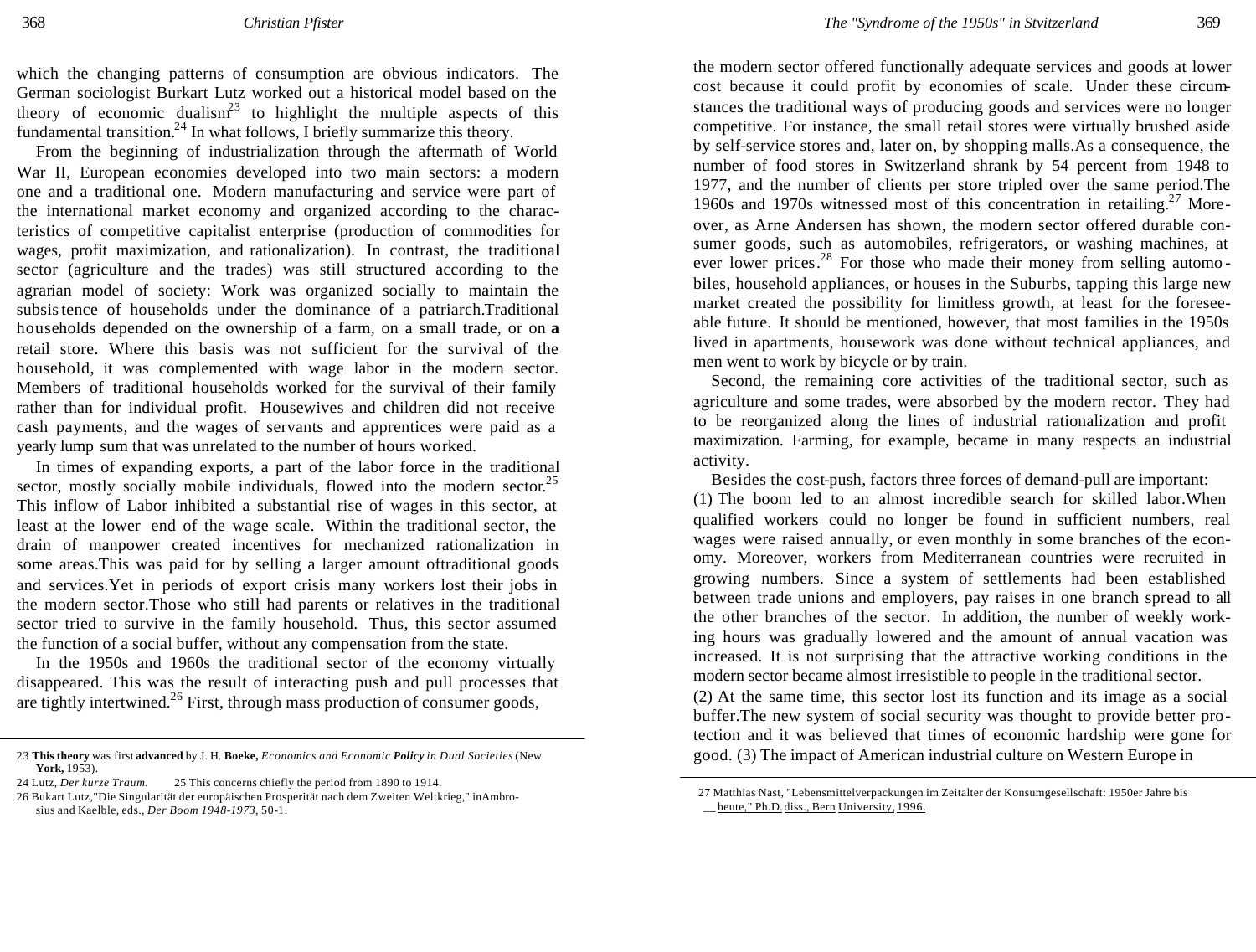the late 1940s and the 1950s should not be underestimated. In these years, the United States was experiencing one of the most pronounced booms in its history, whereas most parts of Europe had not yet recovered physically from the war. Understandably, the Fordist way of life was effectively publicized by American propaganda in contrast to the perceived scarcity of"real" socialism<sup>29</sup> Indeed, the United States was taken as a model and an unassailable guide to the future. Agreement was so close among the Swiss political parties in this respect that the topic was not even discussed.

Robert Haddow has shown that American administrations, both Demo cratic and Republican, took an active interest in exposing foreign publics to tangible examples of a prosperous, responsible capitalism, such as a planned city with Superhighways, in the belief that popular support would follow visionary planning. <sup>30</sup> To mask their activities, they cooperated with business leaders. This can also be shown in the case of Switzerland, where the planning of expressways was initially sponsored in part by officials of the American oil industry.<sup>31</sup> Nelson Rockefeller, who was president of the powerful Standard Oil Company and special assistant to the president (Eisenhower) for foreign affairs,  $32$  was probably behind this drive. The industrialists invited the members of the Swiss Planning Commission to the United States for two weeks to familiarize them with the concepts and the technical realization of American expressway planning.<sup>33</sup> The highway network that was eventually built was little more than an ill-advised transfer of American schemes to the Small landscape of Switzerland. The most controversial of them aimed at building expressways into the heart of cities.<sup>34</sup> The American oil industrialists were right in their expectation that constructing a dense network of expressways in Switzerland would foster the diffusion of Fordist patterns of consumption. Indeed, over the last forty years, the growing *Autobahn* network promoted a road-oriented reallocation of economic activities and residential patterns that doubled the built-up surface area.<sup>35</sup> Moreover,

29 For Austria, see Reinhold Wagnleimer, *Coca-Colonization and the Gold War: The Guttural Mission of the United States in Austria After the Second World War* (Chapel Hill, N.C., 1994). A similar study is not available for Switzerland. In her chapter in this book, Ina Merket provides an insider description of East German society at that time.

30 Robert Haddow,"U.S. Policy,Trade Fairs, and Consumer Goods in Europe During the Gold War," paper presented at the conference,The Development ofTwentieth-Century Consumer Society, German Historical Institute,Washington, D.C., Oct. 1995.

31 Michael Ackermann, *Konzepte und Entscheidungen in der Planung der schweizerischen Nationalstrassen von 1927 bis 1961 (Bern 1992).*

32 See Haddow,"U.S. Policy,Trade Fairs, and Consumer Goods."

33 Ackermann, *Konzepte und Entscheidungen,* 151-6.

34 Jean-Daniel Blanc, *Die Stadt — ein Verkehrshindernis? Leitbilder städtischer Verkehrsplanung und* Verkehrspolitik in Zürich, 1945-1975 (Zürich, 1993), 94.

35 Hans Flückiger, "Raumplanung imSpannungsfeld zwischen Trend und Steuerung," in Pfister, ed., Das 1950er Syndrom, 333.

it initiated the construction of large shopping malls an the urban periphery and supported an infrastructure that allowed long-distance mass leisure mobility. All in all, these profound changes in the patterns of urbanization promoted the geographic scattering of where one lived, worked, shopped, or relaxed.This in turn led to structural constraints in a self-perpetuating  $cycle.<sup>36</sup>$ 

People raised in the traditional sector had been accustomed to a set of popular customs, values, and skills that were related to the careful management of resources. Housewives, for example, had the skills to store food and repair clothes, and they were familiar with a wide variety of recycling strategies.<sup>37</sup> These activities were not motivated by concerns for the environment as we understand that term today. But they resulted in social qualities such as modesty, frugality, solidarity, readiness to work hard, and capacity to improvise solutions for temporary bottlenecks in the supply of vital goods and services. These qualities had played a pivotal role in economic survival under the prevailing conditions of industrial and agrarian society During the "short dream of everlasting prosperity," they were no longer needed. $38$  With the arrival of successor generations, these qualities were gradually supplanted by the hedonistic values of the throwaway society.

### **THE ROLF OF CHEAP ENERGY IN THE LOSS OF SUSTAINABILITY**

From the late 1950s to the present, the price of (fossil) fuel has declined in relation to the price of labor, services, and most other commodities (see Figure  $17.5$ ).<sup>39</sup>

In Switzerland 1 liter of gasoline in 1950 was 62 rappen.<sup>40</sup>This was more than the cost of 1 kilogram ofbrown bread.A skilled worker' s hourly wage was not more than the equivalent of 4.5 liters of gasoline. Forty years later a loaf of bread was four times more expensive than it was in 1950, but a worker ' s salary was equivalent to more than 20 liters of gasoline. In relation to purchasing power, gasoline has become five times cheaper. If the price of gasoline had risen in proportion to wages since 1950, 1 liter would have cost approximately 5 Swiss francs in 1990. As in many European countries, the price of gasoline in Switzerland is a policy decision. lt has always

38 This is an English translation of the title of Lutz's book mentioned previously.

39 Source: Pfister, ed., *Das 1950er Syndrom.* 40 A Swiss franc is equivalent to 100 rappen.

<sup>36</sup> Urs Fuhrer, ed., *Wohnen mit dem Auto: Ursachen und Gestaltung automobiler Freizeit* **(Zurich,** 1993). 37 Lutz, *Der kurze Traum.*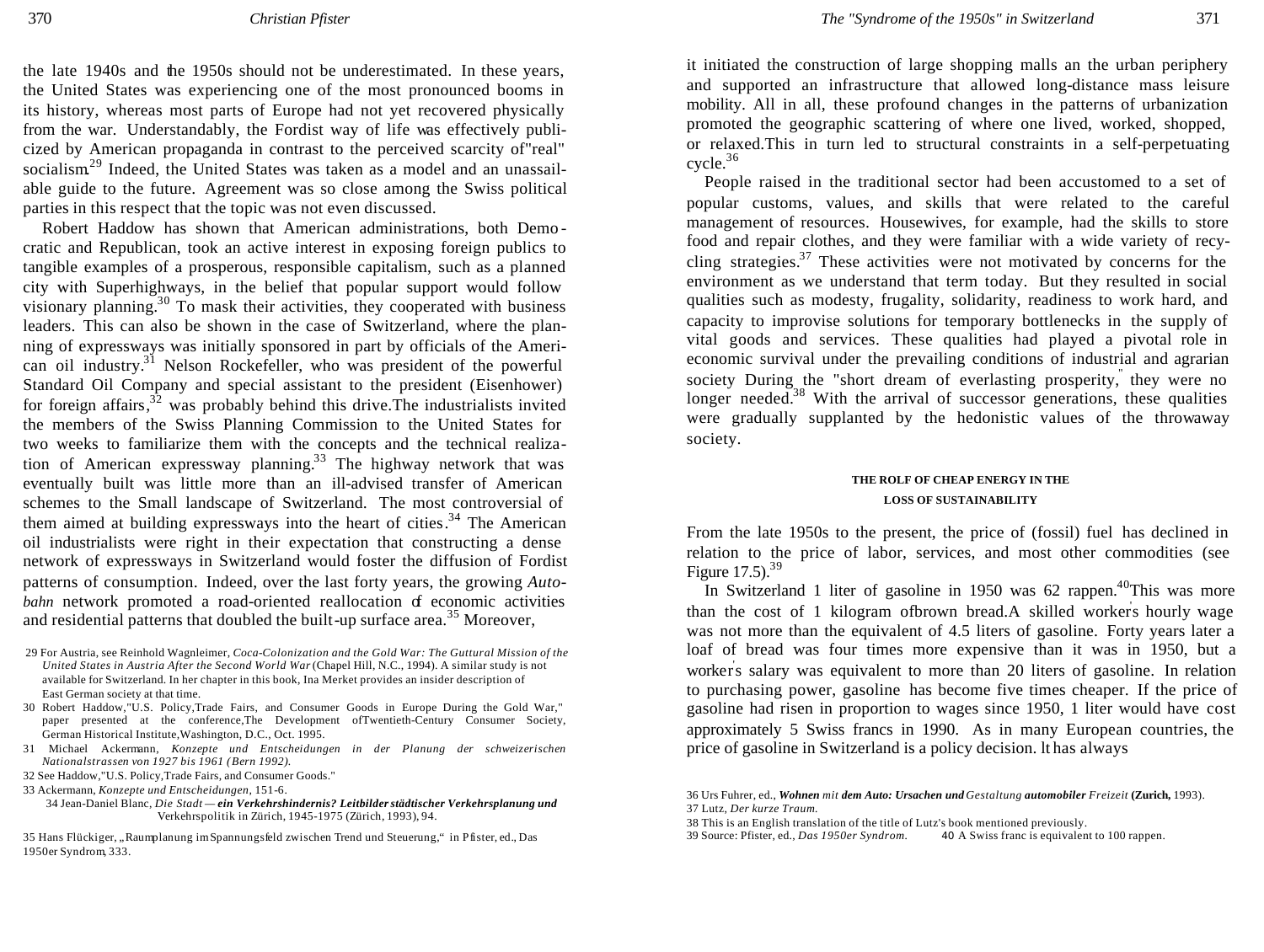

and gasoline in Switzerland, 1950-90. Between 1950 and 1990 the price of gasoline scarcely doubled, whereas nominal hourly wages rose ninefold.

maintenance of the *Autobahn* network.<sup>41</sup>

The decline of the real world -market prices for crude oil after the Tate *1950s is* connected to the large number of new producers that entered the market at that time, among which the Soviet Union was the most important. Simultaneously, the de facto cartel of the Seven Sisters became ineffective as a great number of new oil companies got a share of the market.<sup>42</sup> The 'oil shock" of *1973* resulted from OPEC' s decision to adapt the posted prices to the higher level of market prices that had resulted from a temporary slump in supply.The subsequent price increases in 1979 and 1980 were the backlash of three interrelated events: the Iranian revolution, the Soviet invasion of Afghanistan, and the Iraqi—Iranian war. The setback in 1986 was related to the collapse of the OPEC cartel after the withdrawal of Saudi Arabia.*<sup>43</sup>*

It has been argued that the considerable cheapening of fossil fuels after the *1950s is* one of the main reasons for the exorbitant per capita growth in energy consumption in the Western world since the *1950s.*<sup>44</sup> The abstract physical term "energy " must be related to human needs. lt is often overlooked that energy as such is not "consumed." Rather, it provides the means to produce services, such as heating, light, transportation, and mechanical work, and to operate networks of communication. Production involves converting natural forms of energy (e.g., crude oil) into a specific form of "energy services" (e.g., driving). In this conversion (which in our case involves distilling the crude in a refinery to obtain gasoline and burning gasoline in the engine of a car) a certain part of the primary energy is always lost.<sup>45</sup> What matters from the point of view of environmental quality is the consumption of primary energy. What matters from the point of view of human needs is the availability of energy services. The magnitude of the losses depends on both the kind of energy and the technology that is used for the conversion. Saving energy, therefore, does not necessarily mean cutting down the consumption of "energy Services. " The same effect can be produced by implementing new kinds of technologies that reduce the losses of conversion from primary energy to energy services.

41 Christoph Maria Merki, "Der Treibstoffzoll aus historischer Sicht:Von der Finanzquelle des Bundes zum Motor des Strassenbaus," in Pfister, ed., *Das 1950er Syndrom,* 311 —32.

42 Daniel Yergin, *The Prize: The Epic Quest fpr Oil, Money and Power* (New York, 1991) 642.

43 **Ibid., 851 —65. 44** Pfister,"Das '1950er Syndrom,"' 84 —5.

<sup>45</sup> Daniel Spreng, Energiebedarf der Informationsgesellschaft (Baden-Baden, 1988), 14; Georg Erdmann, Energieökonomik (Zürich, 1992), 26; Kümmel and Bruckner, "Energie, Entropie – Ökonomie Okologie," in Pfister, ed., Das 1950er Syndrom, 130.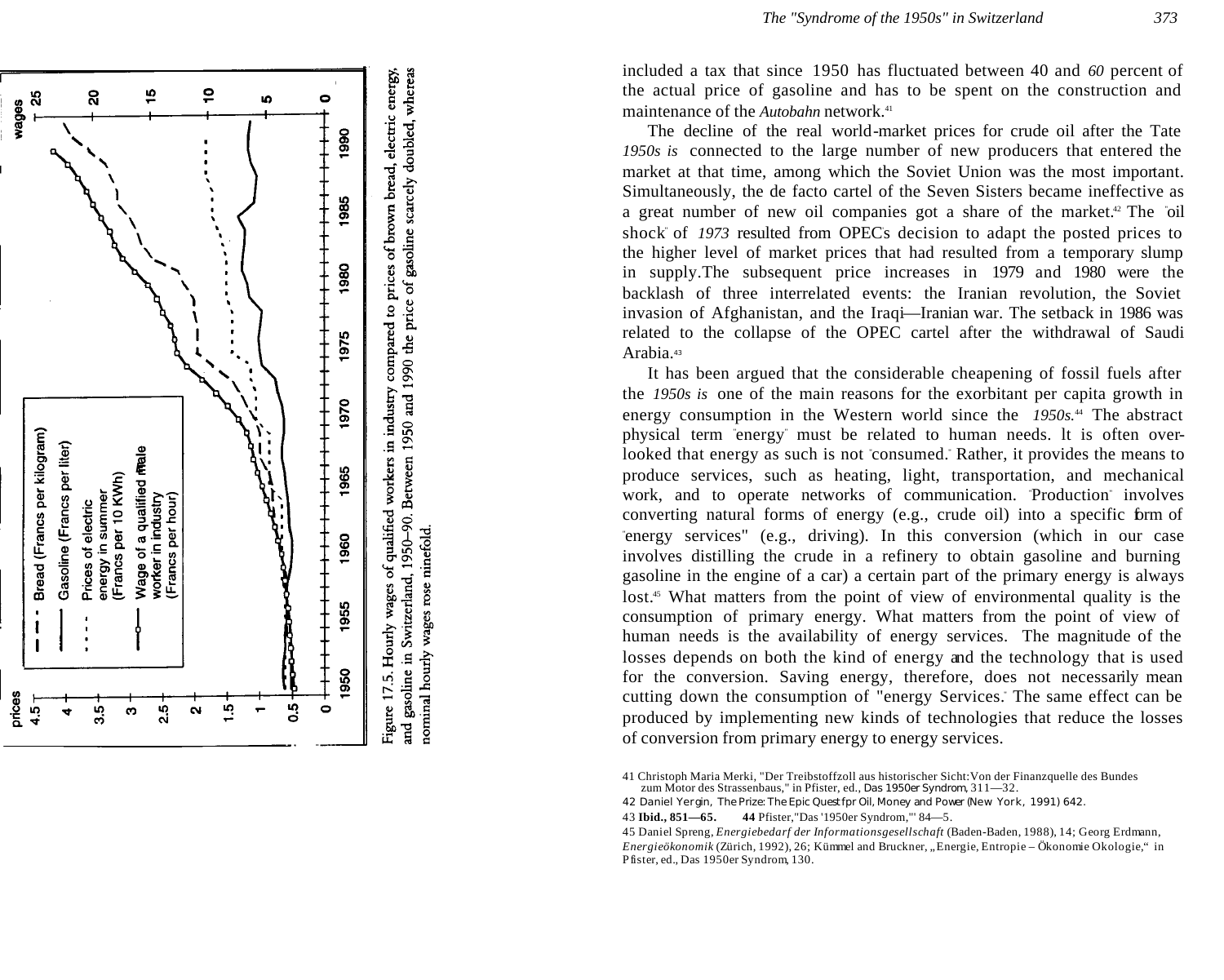Measures of this kind are likely to improve the sustainability of an eco nomic system.

Considering the consequences of the long -term decline of energy prices for businesses, mass consumption, and the environment, we need to distin guish two issues that are often conflated.What was the role of cheap energy in the level of business activity and mass consumption? How did the declin ing price of energy affect the diffusion of energy -saving technologies and, therefore, the quality of the global environment?

The decline in the price of fossil energy is not mentioned in the text books as one of the driving forces behind the long economic boom after World War I1. In assessing the thesis of the Syndrome of the 1950s the influential Swiss economic historian Hansjörg Siegenthaler has argued that cheap energy was not the cause of the boom but rather one of its secondary preconditions. Indeed, the boom put a heavy focus on energy demand, and this demand could be met by an abundant supply at low prices. Moreover, the economic significance of rising oil prices in 1973 should not be overestimated. The term oil shock suggests that the impact was psychological; it was not related to a true shortage. In the Swiss case (and probably in that of the Federal Republic of Germany as well) the end of the Bretton Woods era and the transition to freely floating currencies in 1973 were far more decisive. They led to a strong appreciation of the Swiss franc and higher prices for Swiss exports on the world market.

The study of the relation between the price of coal and the level of economic activity supports this argument. In periods of economic expansion — for example, during the two decades prior to World War I (see Figure 17.6) or in the ferst decade of the *Wirtschaftswunder* (economic miracle in 1948 –57) – the price of coal was raised. In periods of crisis, it was low ered.This is linked to the high labor intensity of underground coal mining. For a long time, mechanization of production was limited to the installation of conveyor belts and electric trains and elevators. The hard work of digging the coal was still done mostly by hand. Hence, wages made up the lio n's share of the costs of production. In periods of economic boom, additional miners were recruited to meet the demand. When the demand

46 See, e.g., die influential work ofWalt Whitman Rostow, ed., *The World Economy: History and Prospects* (Austin,Tex., 1978); on Europe, see Ambrosius and Kaelble, eds., *Der Boom 1948–1973.*

47 Hansjörg Siegenthaler,"Zur These des '1950er Syndroms,'" in Pfister, ed., *Das 1950er Syndrom, 99.* 48 Heidi Schelbert, "Schweizerische Wirtschaftsentwicklung seit 1950," in Pfister, ed., *Das 1950er Syn*

*drom, 204.* Source: Walther G. Hof f mann, *Das Wachstum der deutschen Wirtschaft seit derMittedes 19. Jahrhunderts*

(Berlin, 1965).